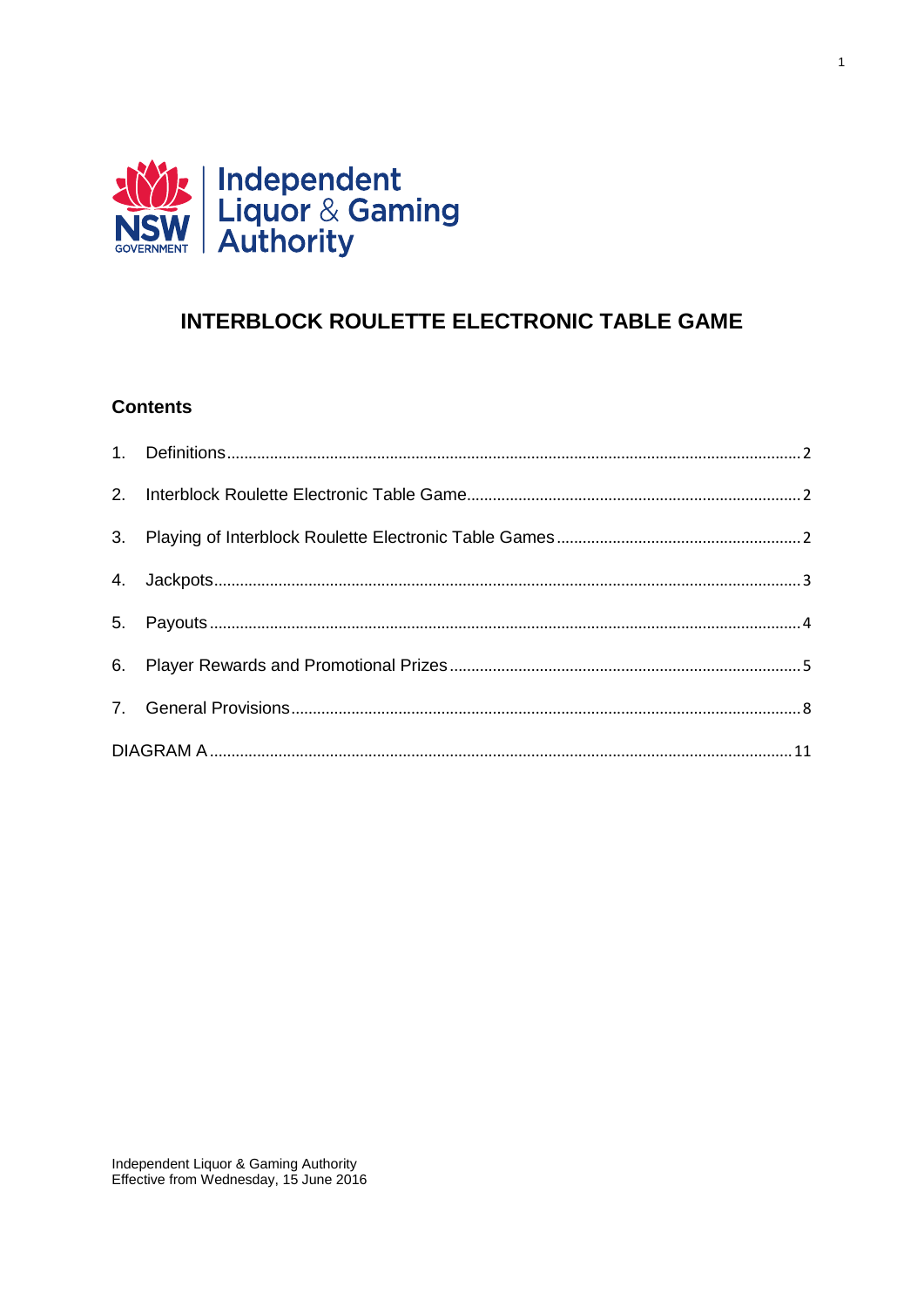### <span id="page-1-0"></span>**1. Definitions**

1.1. In these rules, unless the contrary intention appears:

**"Assistant Gaming Manager"** means a person employed in a casino in a managerial capacity for the supervision of Interblock Roulette Electronic Table Games in the casino and includes an electronic gaming supervisor"

**"Authority"** means the Independent Liquor and Gaming Authority;

**"electronic gaming supervisor"** means a person employed in a casino in a managerial capacity for the supervision of Interblock Roulette Electronic Table Games in the casino and includes an electronic game supervisor;

**"inspector"** means a person appointed under section 20 of the Gaming and Liquor Administration Act 2007;

**"maximum bet"** means the maximum total amount that may be wagered on any spin;

**"minimum bet"** means the minimum amount that may be wagered on any bet selection;

**"promotional prize(s)"** means promotional prize/s offered by the casino operator to a patron or patrons of the casino in connection with gaming given by way of a prize draw or element of chance;

**"syndicated play"** means 3 or more players acting in concert to affect the opportunity of any person or persons to participate in a linked jackpot arrangement; and

**"void"** means invalid with no result;

#### <span id="page-1-1"></span>**2. Interblock Roulette Electronic Table Game**

2.1 Interblock Roulette Electronic Table Game is a gaming device which facilitates a factual representation of the casino game of Roulette, similar to that shown in "Diagram A".

#### <span id="page-1-2"></span>**3. Playing of Interblock Roulette Electronic Table Games**

- 3.1 The instructions on how to play each Interblock Roulette Electronic Table Game are displayed on the Interblock Roulette Electronic Table Game player terminal screen.
- 3.2 Play options shall be in accordance with the instruction as displayed on the Interblock Roulette Electronic Table Game's player terminal screen. Such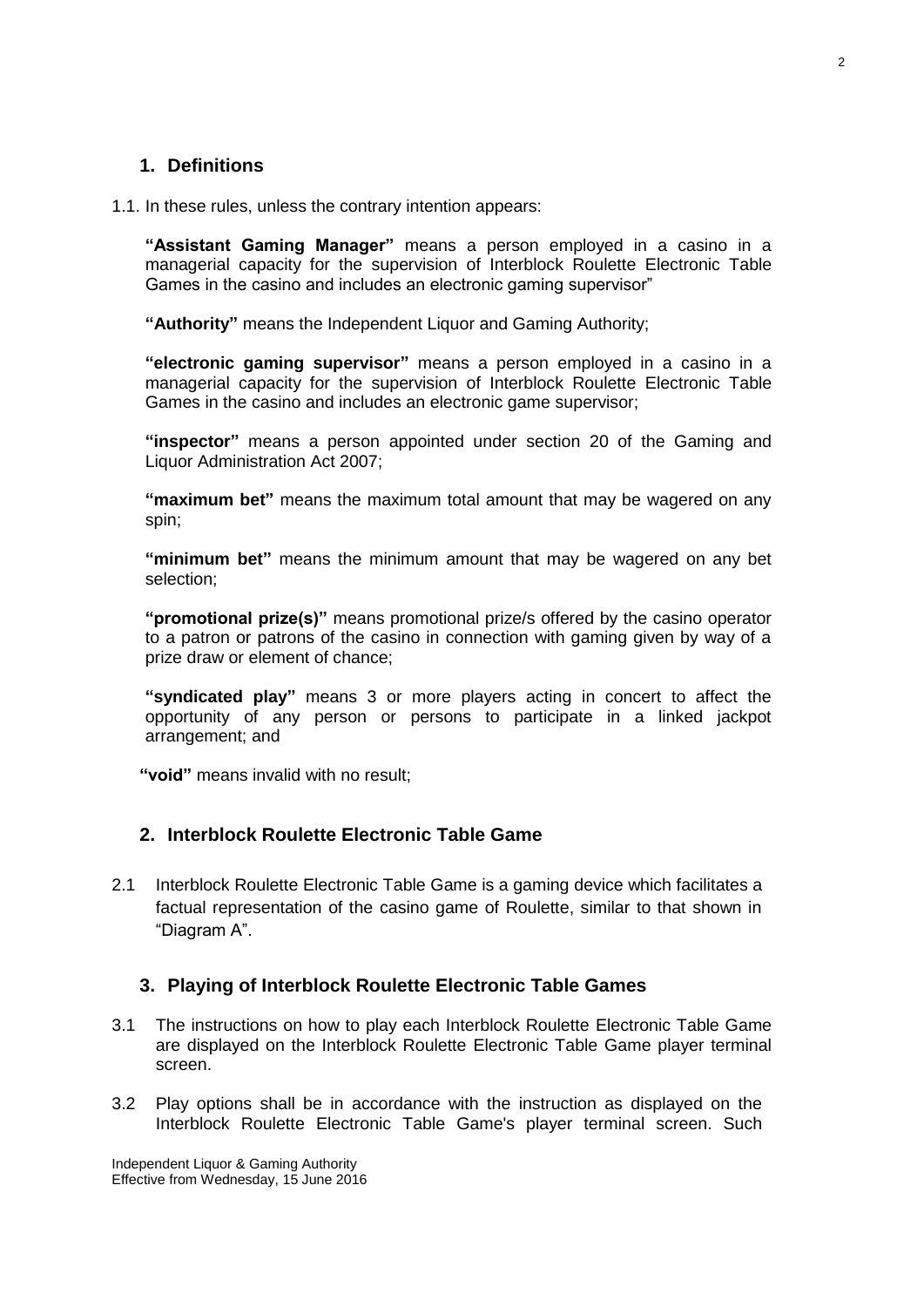options shall be initiated by the player activating the relevant function(s) of the Interblock Roulette Electronic Table Game.

- 3.3 The credit meter can be incremented by:
	- 3.3.1 Australian legal tender (notes of acceptable denomination as indicated on each individual machine);
	- 3.3.2 winnings from Interblock Roulette Electronic Table Game play;
	- 3.3.3 winnings from a linked jackpot; and
	- 3.3.4 the centralised monitoring system transferring credits to the Interblock Roulette Electronic Table Game.
- 3.4 Interblock Roulette Electronic Table Game play shall be initiated by the player wagering credits from the credit meter by activating the appropriate commencement function.
- 3.5 A player's winnings/prizes shall be displayed on:
	- 3.5.1 the Interblock Roulette player terminal;
	- 3.5.2 jackpot display meter;
	- 3.5.3 associated prize display; or
	- 3.5.4 a combination of the above.
- 3.6 Credits displayed on the credit meter may be collected at the end of any game play.
- 3.7 Credits may be paid by issuance of a redeemable ticket or payout voucher and the credits so paid cancelled from the credit meter.

#### <span id="page-2-0"></span>**4. Jackpots**

- 4.1 Where a Jackpot option is offered the following rules will apply:
	- 4.1.1 A progressive jackpot shall operate by adding a percentage contribution of an Interblock Roulette Electronic Table Game's turnover to a progressive jackpot pool, or pools. The number of Interblock Roulette Electronic Table Games contributing to that pool, or pools, and the percentage contribution of each Interblock Roulette Electronic Table Game's turnover allocated to the pool(s) shall be configured in accordance with procedures approved by the Authority.
	- 4.1.2 The winner of a progressive jackpot pool shall be determined in accordance with the specific rules of the game as displayed on the Interblock Roulette player terminal screen. The winner of the progressive jackpot pool shall win the prize indicated on the progressive jackpot display.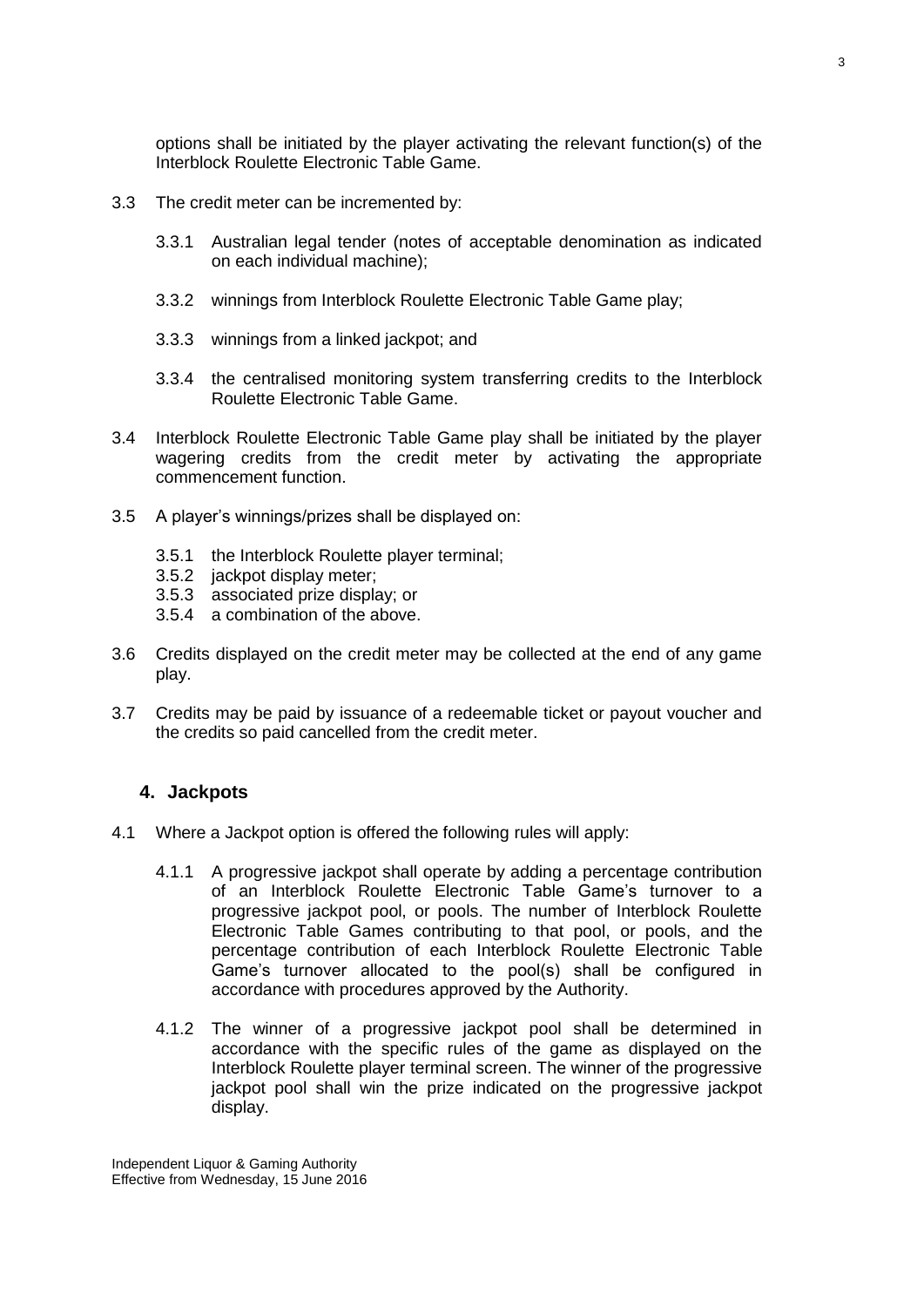- 4.1.3 A random mystery jackpot shall operate by adding a percentage contribution of an Interblock Roulette Electronic Table Game's turnover to a mystery jackpot pool(s). The number of Interblock Roulette Electronic Table Games contributing to that pool, or pools, and the percentage contribution of each Interblock Roulette Electronic Table Game's turnover allocated to the pool(s) shall be configured in accordance with procedures approved by the Authority.
- 4.1.4 The winner of a mystery jackpot shall be selected at random by a process approved by the Authority. The winning Interblock Roulette Electronic Table Game number of the mystery jackpot pool and the prize won shall be indicated on the mystery jackpot display.
- 4.1.5 Jackpot wins, as indicated on the jackpot display, may be paid to the player:
	- 4.1.5.1 by incrementing the credit meter according to rule 3.3; or
	- 4.1.5.2 issuance of a redeemable ticket or payout voucher and the amounts so paid cleared from the jackpot display meter.
- 4.1.6 In the event of a malfunction of either a jackpot display meter or jackpot controller, the casino operator may adjust, in accordance with procedures approved by the Authority, the value of the jackpot prize.

#### <span id="page-3-0"></span>**5. Payouts**

- 5.1 A player entitled to receive a manual payout should verify the amount of the payment and must acknowledge receipt of that payment by signing the manual payment form.
- 5.2 The casino operator may withhold the payment of any prize or redeemable ticket or payout voucher, or

demand the return of any prize or redeemable ticket or payout voucher, subject to notification to and review by an inspector, until such time as the casino operator has completed an investigation and made a determination.

- 5.3 Wherever possible, prizes, redeemable tickets or payout vouchers payable by the casino operator will be paid immediately to the player. However, the casino operator may:
	- 5.3.1 delay payment, subject to further verification of the player's entitlement, to a mutually agreed time;
	- 5.3.2 pay the prize other than in a form requested by the player; and
	- 5.3.3 request an appropriate form of personal identification from the player.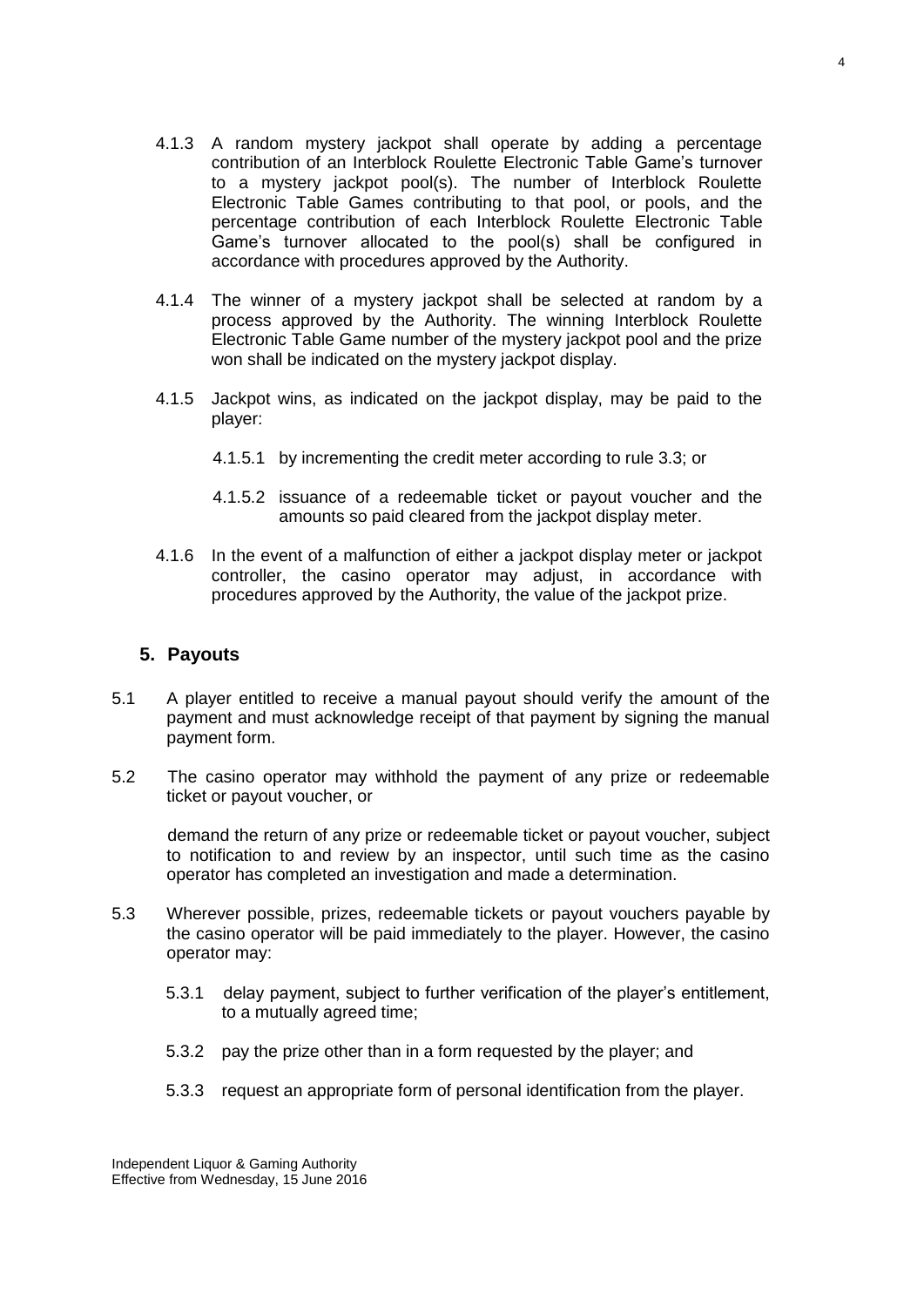- 5.4 Any malfunction of the operating equipment or software on a player terminal of an Interblock Roulette Electronic Table Game shall void any Interblock Roulette Electronic Table Game plays and payouts on that player terminal.
- 5.5 Any malfunction of the operating equipment or software on a Interblock Roulette Electronic Table Game shall void any Interblock Roulette Electronic Table Game plays and payouts on the player terminal controlled by that equipment software.

#### <span id="page-4-0"></span>**6. Player Rewards and Promotional Prizes**

- 6.1 The casino operator may offer from time to time Promotional Prizes in conjunction with gaming in the casino.
- 6.2 Promotional Prize draws shall be overseen by a scrutineer nominated by the casino operator where an individual prize has a value over \$10,000.
- 6.3 When offering a non-monetary prize of a Promotional Prize, with the exception of prizes consisting of slots dollars and/or casino dollars, the casino operator may give the winner the option to be paid a cash alternative of the nonmonetary prize instead which shall be clearly stated in the terms and conditions of the promotion.
- 6.4 If a Promotional Prize is a cash prize and is greater than \$10,000 the prizewinner may choose to be paid the amount as cash, by a crossed cheque made out to the winner, by electronic funds transfer to the winner or by a combination of these payment options.
- 6.5 The non-monetary prize rules as set out in section 66(4) of the Casino Control Act 1992 apply and Promotional Prizes will not consist of or include any of the following:
	- 6.5.1 tobacco in any form;
	- 6.5.2 a firearm, or ammunition, or an imitation firearm, within the meaning of the Firearms Act 1996;
	- 6.5.3 a prohibited weapon within the meaning of the Weapons Prohibition Act 1998;
	- 6.5.4 more than 20 litres of liquor; or
	- 6.5.5 any item or service prescribed by the regulations.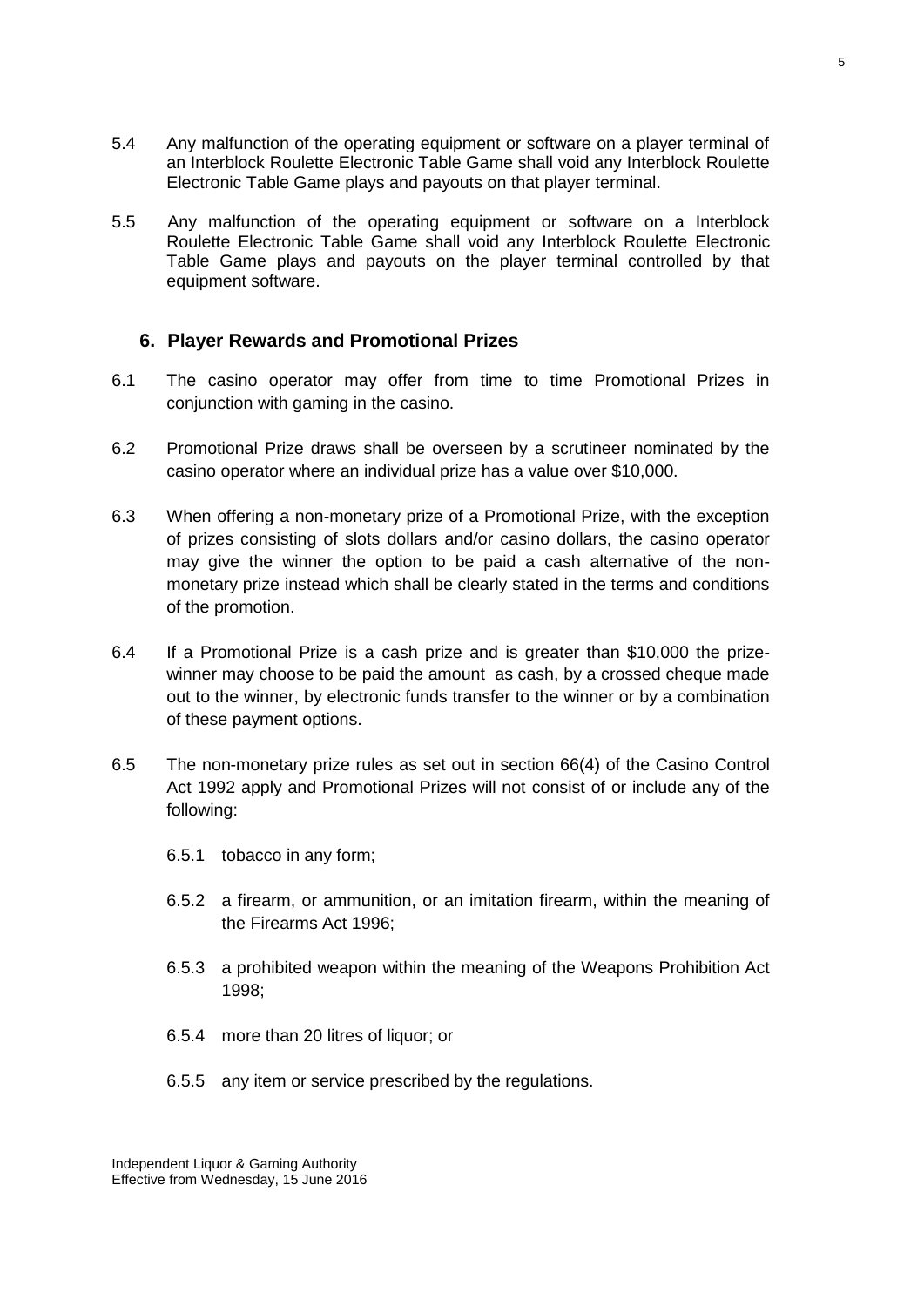- 6.7 The terms and conditions to any Promotional Prize must include, but are not limited to, the following:
	- 6.7.1 the manner in which a Promotional Prize is to be awarded;
	- 6.7.2 when and where the Promotional Prize will be awarded;
	- 6.7.3 the characteristics, criteria and/or requirements for a player to be eligible for a Promotional Prize;
	- 6.7.4 if there is a minimum or compulsory wager for each player to be eligible for a Promotional Prize then that minimum or compulsory wager;
	- 6.7.5 the nature of the Promotional Prize and any qualification, reservation or guarantee given by the casino operator, if applicable;
	- 6.7.6 the closing date and time for receipt of entry into any Promotional Prize promotion;
	- 6.7.7 the place, date and time of any Promotional Prize promotion;
	- 6.7.8 the method for claiming a Promotional Prize (including any requirement for entrants to be physically present);
	- 6.7.9 how the winner of a Promotional Prize will be notified;
	- 6.7.10 how the results of a Promotional Prize will be published;
	- 6.7.11 details of the prizes and their value including any conditions relating to receiving, using or accepting prizes; and
		- 6.7.11.1 If the prize is machinery or an electric appliance, details shall also include:
			- i) Make;
			- ii) Model;
			- iii) Accessories.
		- 6.7.11.2 If the prize is a motor vehicle, details shall also include: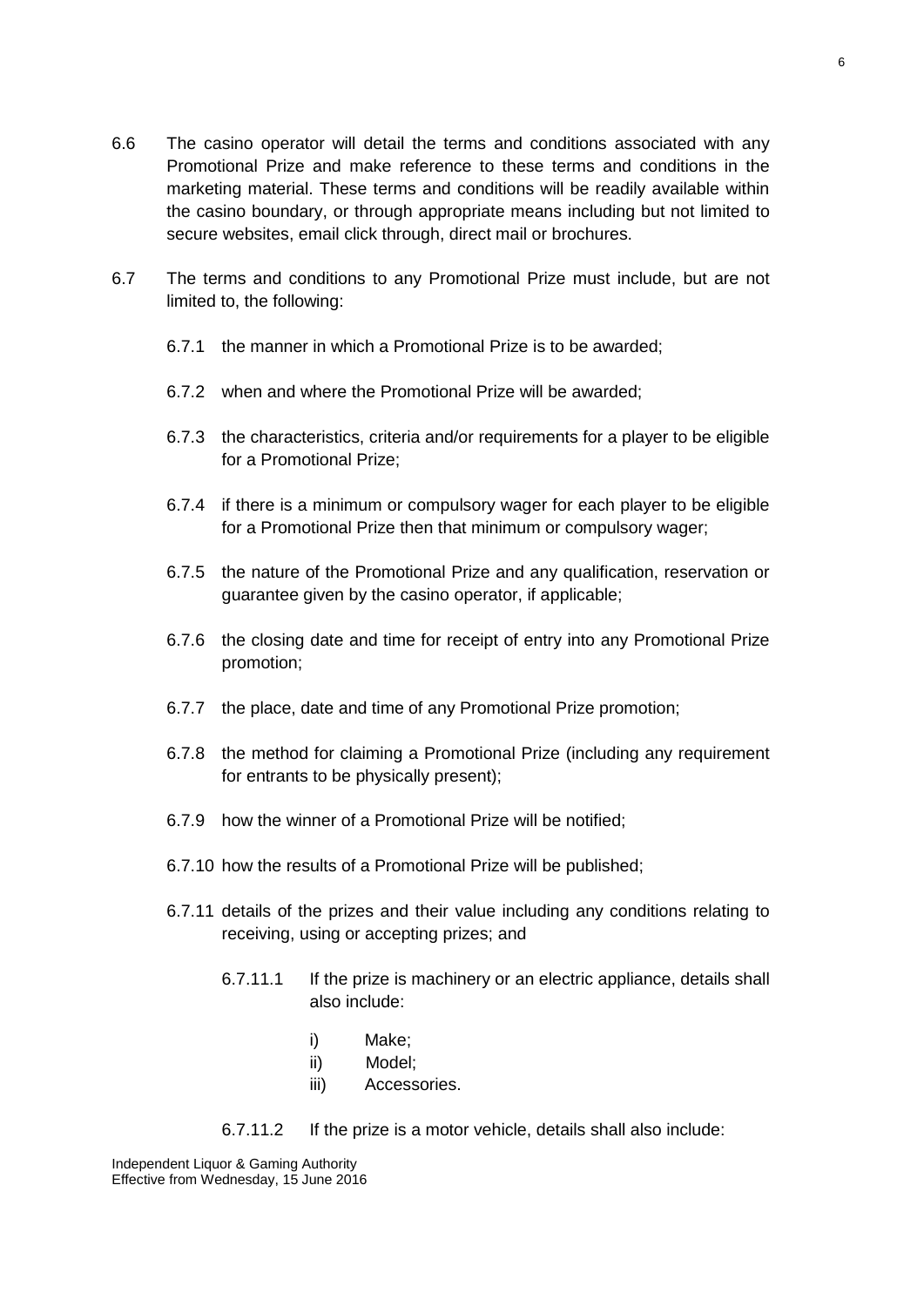- i) Make;
- ii) Model;
- iii) Accessories; and
- iv) whether registration and other on-road costs are included.
- 6.7.11.3 If the prize is travel, details shall also include:
	- i) number of persons entitled to take advantage of the travel prize;
	- ii) what is included (airfares, transfers, other transport, duration, accommodation standard, meals);
	- iii) restrictions on when the travel must be taken;
	- iv) if spending money is included.
- 6.7.11.4 If the prize is real estate, details shall also include:
	- i) the type of dwelling;
	- ii) plans;
	- iii) contract details;
	- iv) easement details;
	- v) address or other location;
	- vi) what is included conveyancing, legal costs, fixtures, furniture.
- 6.8 When an entrant is not required to be present at a draw to win a Promotional Prize, reasonable endeavours must be made by the casino operator to notify the winner of any Promotional Prize within 2 days of the draw by the following methods:
	- 6.8.1 face-to-face; or
	- 6.8.2 mail; or
	- 6.8.3 telephone; or
	- 6.8.4 email.
- 6.9 The casino operator shall provide the Authority with full details of the terms and conditions of any offer by the casino operator of a Promotional Prize at least 24 hours prior to the commencement of any promotion.
	- 6.9.1 Authority approval is required for the casino operator to amend the terms and conditions of the promotion after the commencement of the promotion.
- 6.10 The casino operator shall inform a patron/s as soon as practicable of the reason(s) for refusing to award them a Promotional Prize. The casino operator must retain: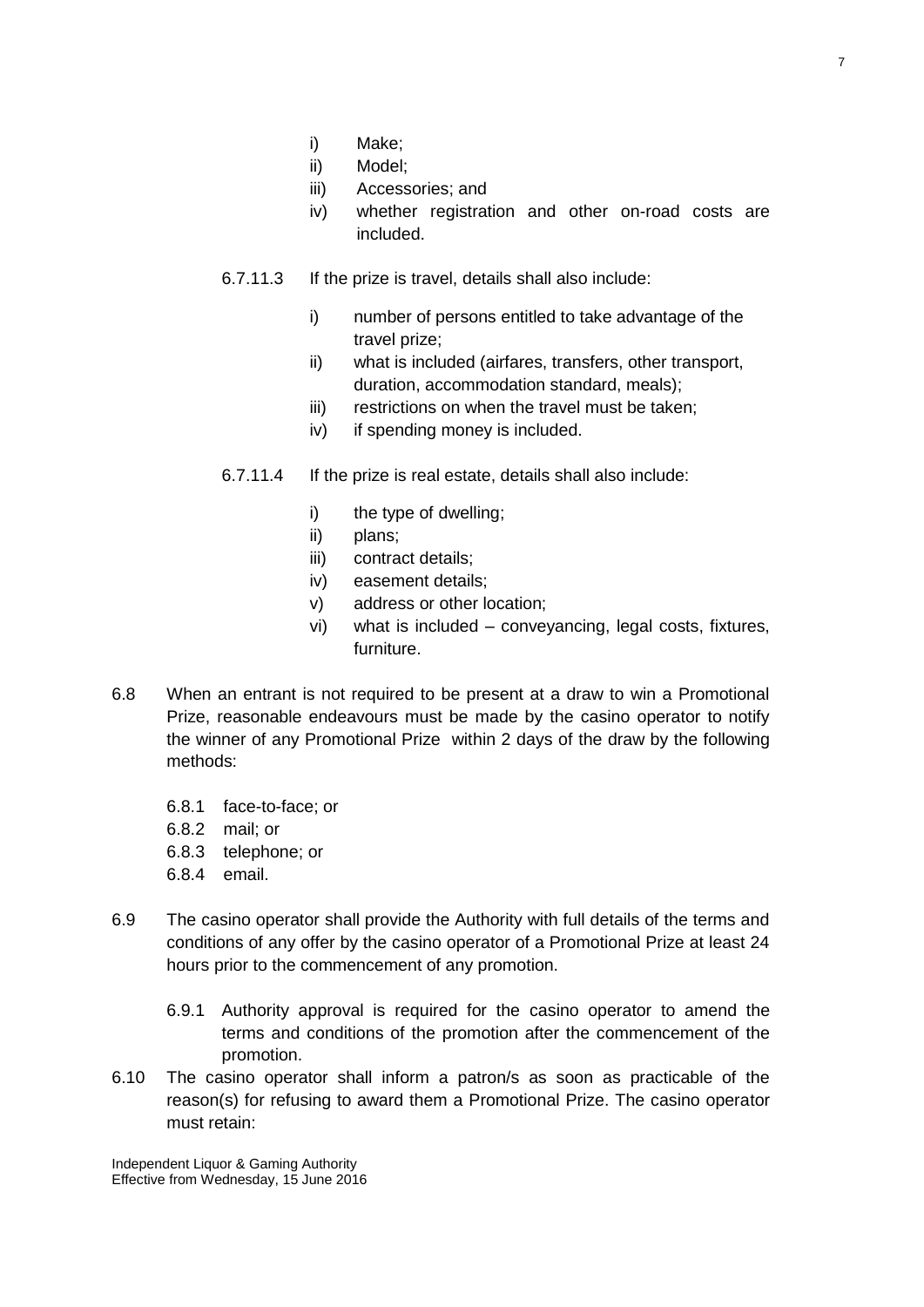- 6.10.1 all details of claims for a Promotional Prize over \$100 which are denied by the casino operator. These details shall include the names and addresses of the claimants and the reason(s) why the claims were not met.
- 6.11 In the event of a dispute relating to the terms and conditions of a Promotional Prize promotion, the decision of the casino operator is final. Where any person is not satisfied with a decision of the casino operator relating to a promotion, the person will be advised of their right to lodge a complaint with an inspector under section 33 of the Gaming and Liquor Administration Act 2007.
- 6.12 Should the casino operator determine that the integrity of the promotion and/or draw has been compromised it may either postpone the promotion and/or draw until such a time as the integrity of the promotion and/or draw has been validated or cancel the draw. Should this occur the inspectorate is to be notified immediately.

### <span id="page-7-0"></span>**7. General Provisions**

- 7.1 A player shall be entitled to play more than one Interblock Roulette player terminal at a time, unless otherwise instructed by an electronic gaming supervisor/Assistant Gaming Manager.
- 7.2 The player of a Interblock Roulette player terminal is required to clear credits from the Interblock Roulette Electronic Table Game when a close of play warning or notification is initiated.
- 7.3 Players are required to notify the casino operator in the event of any malfunction of an Interblock Roulette Electronic Table Game at which they are playing. Failure to do so, and the retention of any prizes, redeemable ticket or payout voucher or free play as a result of a Interblock Roulette Electronic Table Game malfunction, may be considered to be a contravention of these rules.
- 7.4 Tilting, rocking, or in any way damaging or interfering with a Interblock Roulette Electronic Table Game, or attempting to operate a player terminal with any object or device other than legal tender is prohibited, and may be considered to be a contravention of these rules.
- 7.5 A person shall not, either alone or in concert with any other persons, use or control at or near a Interblock Roulette Electronic Table Game or location related to the playing of Interblock Roulette Electronic Table Games a calculator, computer, or other electronic, electrical or mechanical apparatus or device that is capable, with respect to a Interblock Roulette Electronic Table Game or a part thereof, of interfering with an outcome or the proper or normal operation of a Interblock Roulette Electronic Table Game or a part thereof.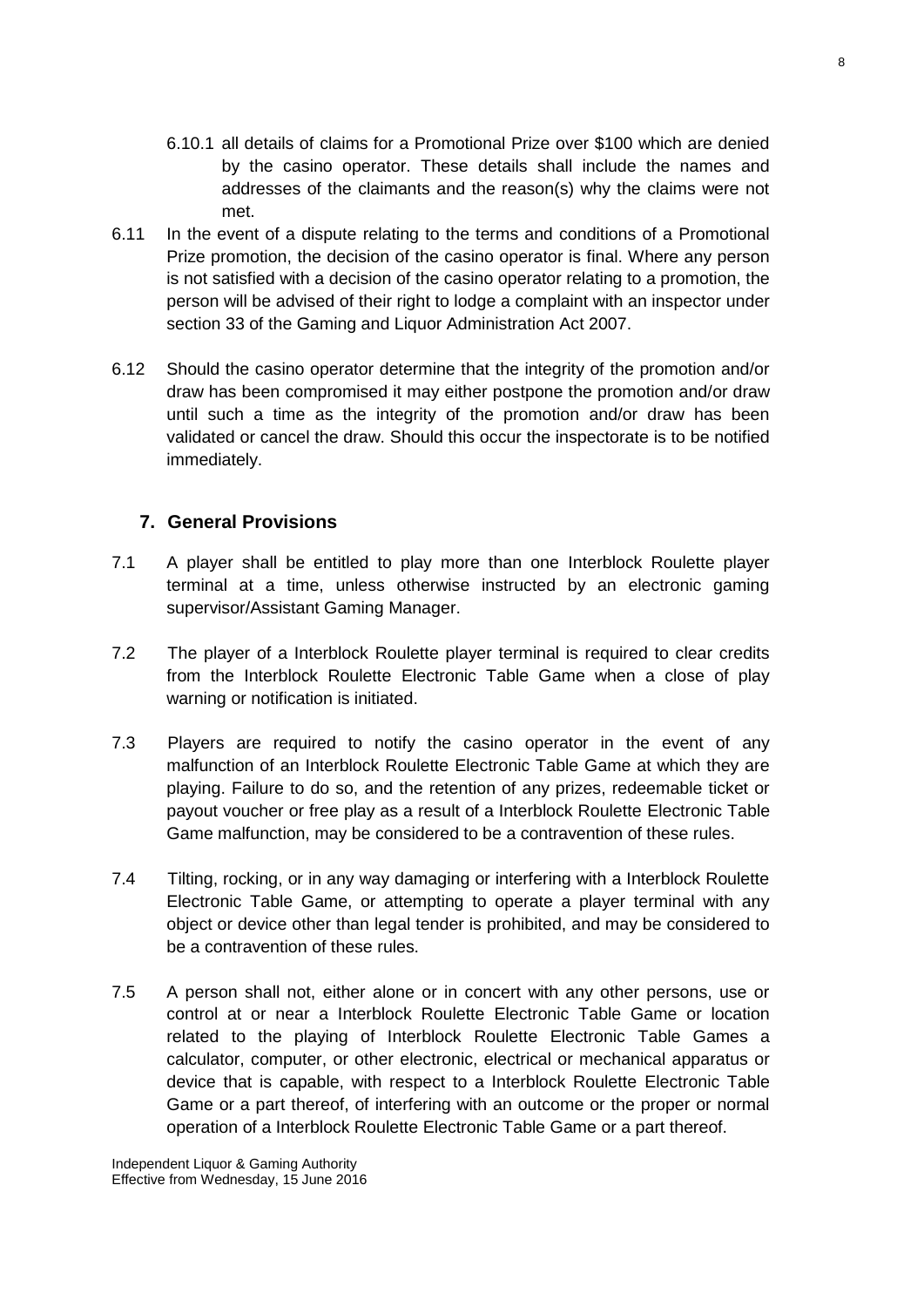- 7.6 Rule 7.5 shall not apply to use or control by an agent or employee of the casino operator or an inspector where such person is acting in the course of their duty.
- 7.7 Where an electronic gaming supervisor/Assistant Gaming Manager is satisfied that a person has contravened any provision of rule 7.3, 7.4, 7.5, 7.10, 7.11, 7.12 or 7.14 the electronic gaming supervisor/Assistant Gaming Manager may:
	- 7.7.1 declare that any wager made by the person is void;
	- 7.7.2 direct that the person shall be excluded from further participation in playing of Interblock Roulette Electronic Table Games; or
	- 7.7.3 recommend the person be excluded from the casino in line with the provisions of section 79 of the Casino Control Act 1992.
- 7.8 An electronic gaming supervisor/Assistant Gaming Manager may invalidate the outcome of a game if:
	- 7.8.1 the game is disrupted by civil commotion, fire, riot, brawl, robbery, an act of God; or
	- 7.8.2 any fraudulent act is perpetrated by any person that, in the opinion of the electronic gaming supervisor/Assistant Gaming Manager, affects the outcome of the game.
- 7.9 Where the outcome of a game is invalidated under rule 7.8, all wagers made by the players for that particular result may be refunded provided that an electronic gaming supervisor/Assistant Gaming Manager may direct that the wager of any player referred to in rule 7.8.2 be forfeited.
- 7.10 Any person who engages in syndicated play is in breach of these rules.
- 7.11 Any person who induces a player at a Interblock Roulette Electronic Table Game to vacate a Interblock Roulette Electronic Table Game, or to engage in syndicated play is in breach of these rules. Any person who solicits such an inducement is also in breach of these rules.
- 7.12 A person who interferes with, disturbs, or intimidates other Interblock Roulette Electronic Table Game patrons or casino employees is in breach of these rules.
- 7.13 Players and spectators are not permitted to have side bets with or against each other.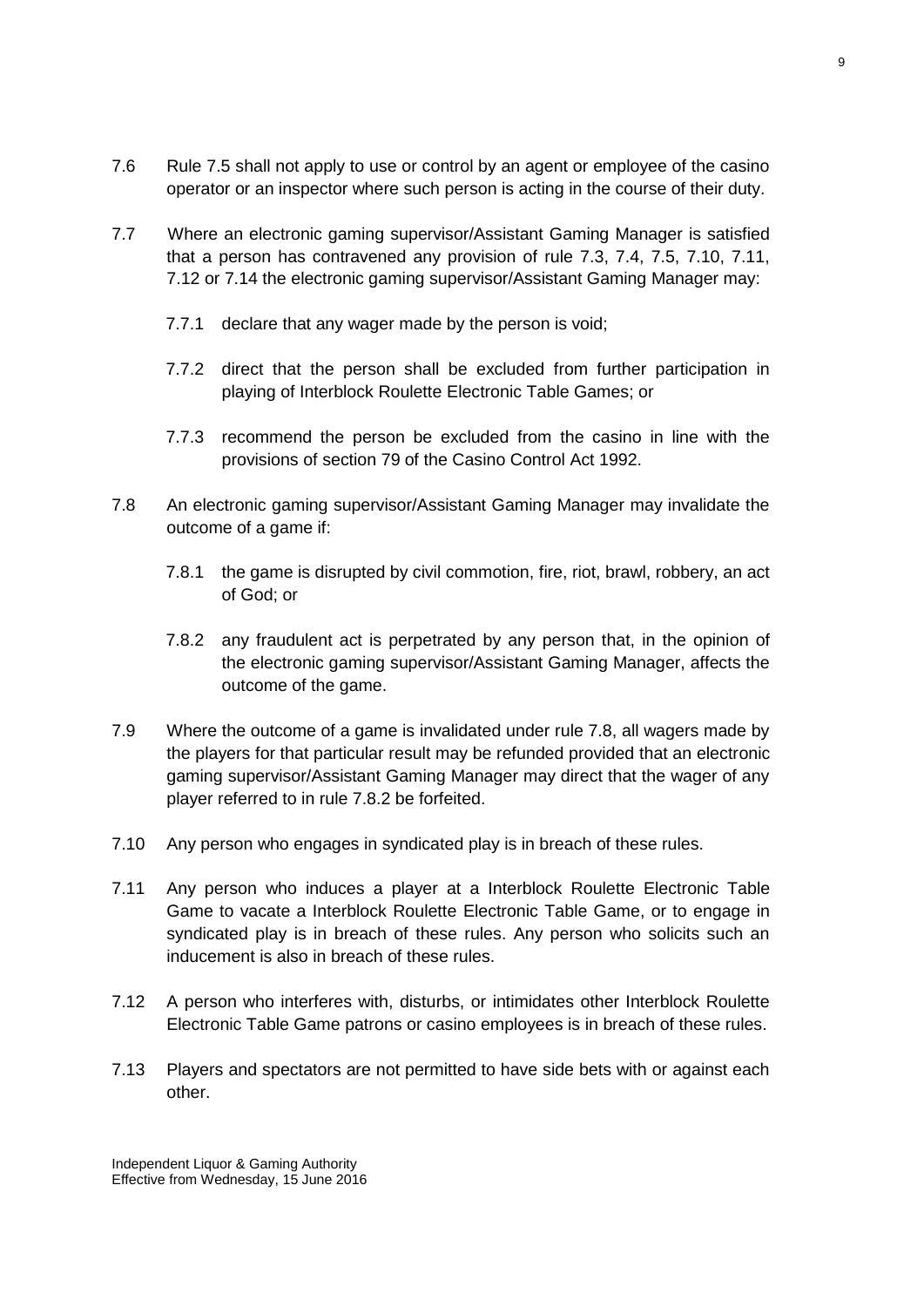- 7.14 Where, in the opinion of a electronic gaming supervisor/Assistant Gaming Manager, a person is not actively playing a Interblock Roulette Electronic Table Game and is:
	- 7.14.1 occupying a Interblock Roulette Electronic Table Game; or
	- 7.14.2 occupying an adjacent area such that it restricts another patron from gaining access to play a Interblock Roulette Electronic Table Game;

an electronic gaming supervisor/Assistant Gaming Manager may direct the person to vacate the Interblock Roulette Electronic Table Game or adjacent area. If a person refuses to comply with this directive, that person is in breach of these rules.

- 7.15 Any dispute or complaint concerning a casino game shall be referred for decision in the first instance to an electronic gaming host, subject to a review (if requested) by an electronic gaming supervisor/Assistant Gaming Manager.
- 7.16 In any dispute arising from the play of the game, the decision of the casino operator is final. Where any person is not satisfied with a decision of the casino operator relating to the conduct of gaming, the person will be advised of their right to lodge a complaint with an inspector under section 33 of the Gaming and Liquor Administration Act 2007.
- 7.17 A copy of these rules shall be made available for inspection upon request.